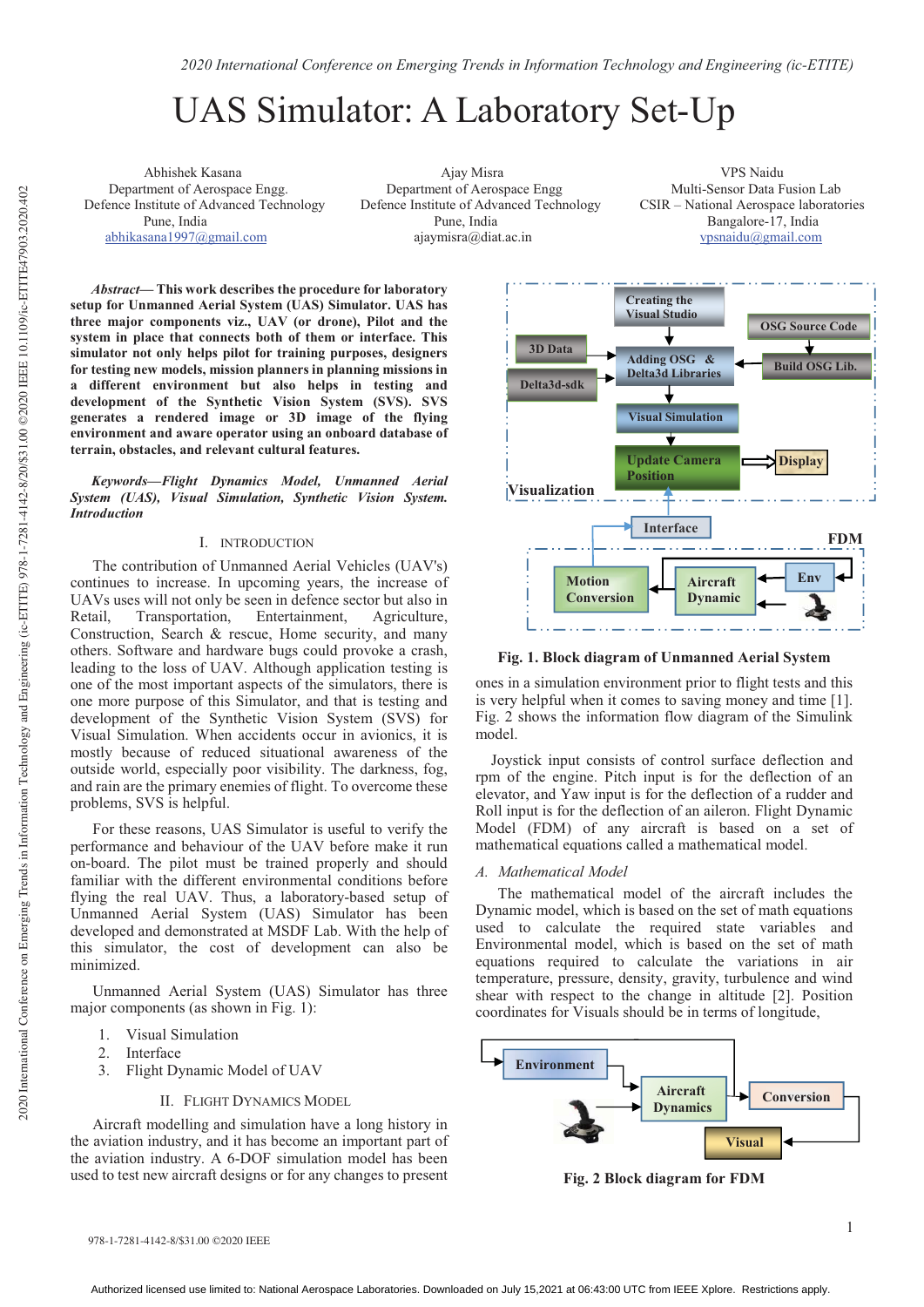latitude, and height. So, a conversion is needed to convert the dimension of  $X \& Y$  position coordinates from meters to a degree (ref. to Fig. 2). Flight-Gear and Animation tools are present in the Simulink library, which can also be used for Visual.

In the Mathematical model, Newton's equations of motion have been derived relative to a fixed-inertial reference frame. [3]. The total force on the airframe is the sum of gravity force, aerodynamic forces, and propulsion force. Neglect the other forces for simplicity.

i. Gravitational forces

Motion is easily expressed in a body-fixed frame, and gravitational force in body frame is given by,

$$
f_g^b = R_i^b \begin{pmatrix} 0 \\ 0 \\ mg \end{pmatrix} = \begin{pmatrix} -mg\sin\theta \\ mg\cos\theta\sin\phi \\ mg\cos\theta\cos\phi \end{pmatrix}
$$
 (1)

Since gravity acts through the center of mass of the aircraft, there are no moments produced by gravity.

ii. Aerodynamic forces and moments

The aerodynamic forces and moments are divided into two groups.

a. Longitudinal forces and moment It includes the forces in the  $i^b$  and  $k^b$ directions and the moment about  $i^b$  axis.

$$
F_{lift} = \frac{1}{2} \rho V_a^2 S C_Z(\alpha, q, \delta_e)
$$
 (2)

$$
F_{drag} = \frac{1}{2} \rho V_a^2 S C_X(\alpha, q, \delta_e)
$$
 (3)

$$
m = \frac{1}{2} \rho V_a^2 ScC_m(\alpha, q, \delta_e)
$$
 (4)

b. Lateral Forces and Moment

It includes the force in the  $j^b$  direction and moments about  $i^b$  and  $k^b$  axes.

$$
F_{y} = \frac{1}{2} \rho V_a^2 S C_Y(\beta, p, r, \delta_a, \delta_r)
$$
 (5)

$$
l = \frac{1}{2} \rho V_a^2 S b C_l(\beta, p, r, \delta_a, \delta_r)
$$
 (6)

$$
n = \frac{1}{2} \rho V_a^2 S b C_n(\beta, p, r, \delta_a, \delta_r)
$$
 (7)

In longitudinal & lateral forces and moments equation's, the coefficient term can be written as

$$
C_X = C_{X0} + C_{Xa} \alpha + C_{Xq} \frac{c}{2V_a} q + C_{X\delta_e} \delta_e + C_{other}
$$
 (8)

$$
C_{Y} = C_{Y0} + C_{Y_{\beta}} \beta + C_{Y_{p}} \frac{b}{2V_{a}} p + C_{Y_{r}} \frac{b}{2V_{a}} r + C_{Y_{\delta_{a}}} \delta_{a} + C_{Y_{\delta_{r}} \delta_{r} + C_{other}}
$$
\n(9)

$$
C_Z = C_{Z0} + C_{Z_\alpha} \alpha + C_{Z_q} q \frac{c}{2V_\alpha} + C_{Z_{\delta_e}} \delta_e + C_{other}
$$
 (10)

$$
C_{l} = C_{l0} + C_{l\beta}\beta + C_{l\gamma}\frac{b}{2V_{a}}p + C_{l\gamma}\frac{b}{2V_{a}}r + C_{l\delta_{a}}\delta_{a} +
$$

$$
C_{l_{\delta_r}} \delta_r + C_{other}
$$
\n
$$
C_m = C_{m0} + C_{m_\alpha} \alpha + C_{m_q} \frac{c}{2V_a} q + C_{m_{\delta_e}} \delta_e + C_{other}
$$
\n(12)

$$
C_n = C_{n0} + C_{n_{\beta}}\beta + C_{n_p} \frac{b}{2V_a} p + C_{n_r} \frac{b}{2V_a} r + C_{n_{\delta_a}} \delta_a + C_{n_{\delta_p}} \delta_r + C_{other}
$$
\n(13)

Where  $C_{other}$  is the other coefficients such as engine coefficient, fuselage coefficient, etc. for simplicity neglect other effects (take  $C_{other}$  zero).

One can use any notation to represent the coefficients. While lift acts in Z-direction and drags acts in X-direction. So, it's better to take  $C_X$  and  $C_Z$  notation for drag and lift coefficient. These aerodynamic coefficients are defined in the aerodynamic database of a particular airplane which is obtained from a combination of flight testing, wind tunnel tests, and CFD analysis [4]. Fig. 3 shows the block diagram of Total Forces & Moments calculation. The total coefficient of the body is calculated with the help of the above equations (8-13). Aerodynamic forces and moments are calculated with the help of equations (2-7). Gravity force is calculated with the help of equation (1). This paper does not deal with the Engine model, method for thrust calculation will be discussed later. To derive the dynamic equations of the aircraft (6DOF), newton's second law will be applied first to the translational degrees of freedom and then to the rotational degrees of freedom [2]. The environment model consists of the Atmospheric model, Gravity model, and Wind model. Fig. 4 shows the block diagram of the Environment model.

Atmosphere model, since most of the airplane's flight envelopes are constrained to the troposphere, which is found up to an altitude of about 11,000 m. The International Standard Atmosphere (ISA) model is used to determine the variation in airflow properties with height within the troposphere [1].

 Gravity model, gravity or acceleration due to gravity (g) changes with respect to altitude, and so does the Gravity force [5].

Wind model, in a real scenario, wind turbulence, wind shear and gust will always present in the environment [3].

# *B. Simulink Flight Dynamics Model*

The assumption for solving the above Mathematical model in Simulink are:

- Aircraft is a rigid body and having constant mass.
- Earth is flat  $&$  non-rotating.
- The X-Z plane is a plane of symmetry.
- The thrust line passes through the C.G point.



**Fig. 3 Total Forces & Moments Calculation Blockset** 



**Fig. 4 Environmental model Sub-blocks**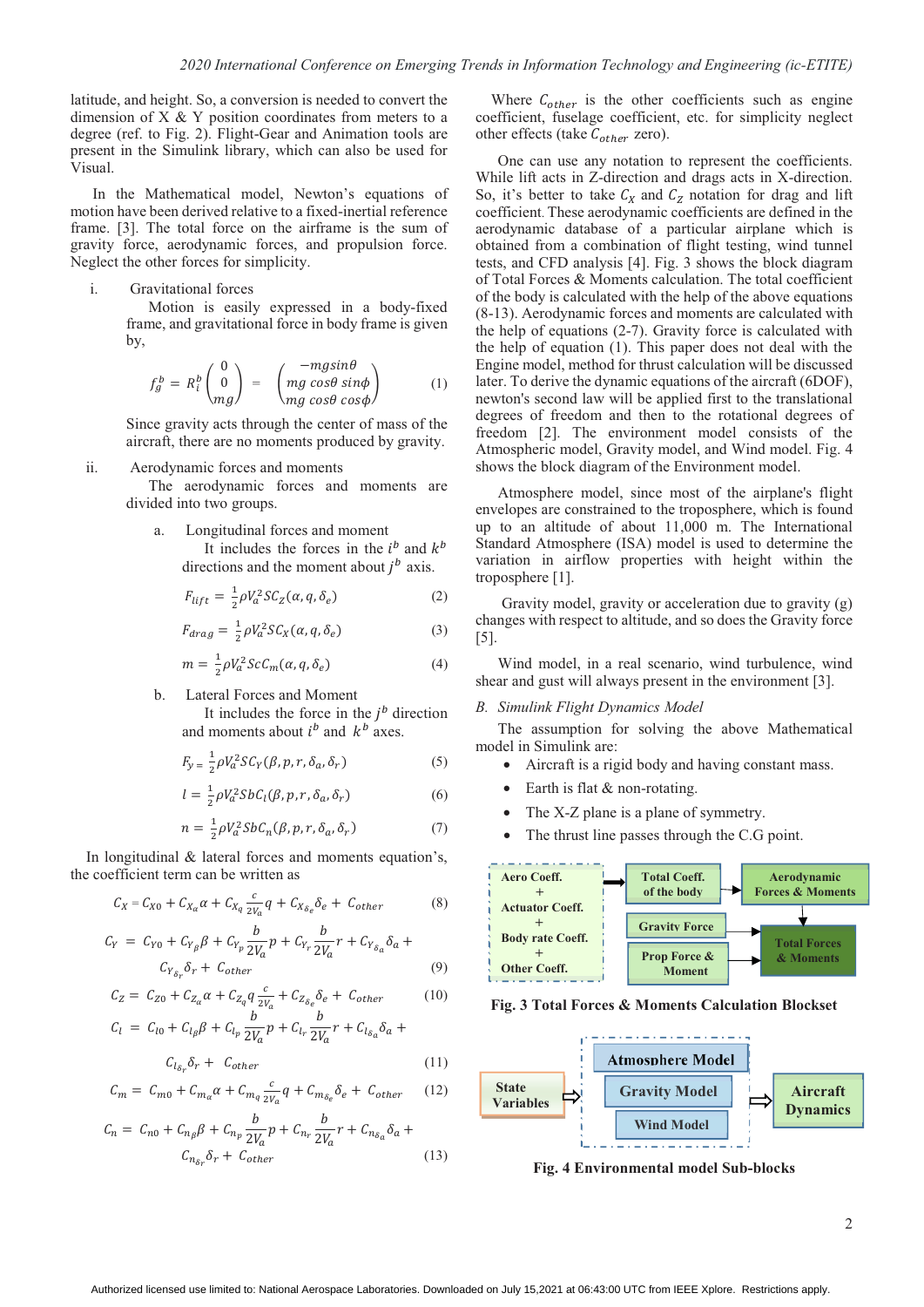Matlab 2015a Simulink library is used to make FDM of Cessna 182 Skylane. Many of the Blocksets are available in Aerospace Blockset of Simulink library, which is used to calculate the dynamics of the plane [6].

Fig. 5 shows the working of the Simulink model. Here, P is the pilot input for calculating Actuator Coefficient (At.C) and Thrust Force (T.F). F.P is flight parameter calculation such as dynamic pressure, incidence, sideslip, and airspeed, which are used to calculate Aerodynamic Coefficient (A.C) and Body Rate Coefficient (BR.C). T.C is the Total Coefficient which is used to calculate Aerodynamic Forces and Moments (refer to Fig. 3). E is the Environment calculation (refer to Fig. 4). F&M is the Total Forces and Moments calculation. 6DOF is solving the 6 Degree of Freedom equations to get the state variables. Then, these state variables feed into E to calculate the required environmental variables and this simulation cycle keep going on until simulation stops. Blocksets used in Simulink FDM are as follows:

- Pilot input: Pilot Joystick Blockset under Animation in Aerospace Blockset.
- Atmosphere: ISA Atmosphere Model Blockset under Environment in Aerospace Blockset.
- Gravity: WGS84 Gravity Model Blockset under Environment in Aerospace Blockset.
- Wind: Wind Shear model, Dryden Wind Turbulence (continuous (+q +r)) model and Discrete Wind Gust model Blocksets under Environment in Aerospace Blockset.
- Flight Parameters: Dynamic pressure and Incidence, Sideslip & airspeed Blocksets under Flight Parameters in Aerospace Blockset.
- Signal Control: Bus creator & Bus selector Blocksets under HDL Coder in Simulink are used for controlling the input and output signals of Blocksets.
- Forces & Moments: Aerodynamic Forces & Moments Blockset is used to calculate Total A/D forces & Moments.
- For thrust calculation, Lookup Table is used, which defines the thrust value as a function of throttle input.
- Dynamic Equations: 6DOF(Quaternion) Blockset is used to calculate the State Variables.
- Conversion: FlatEarth to LLA Blockset is used to convert the dimension of X & Y coordinates.

The database of many aircraft is available on the internet, and



**Fig. 5 Workflow of Simulink FDM** 

the basic workflow is the same, which is discussed above for making the FDM of any aircraft.

# III. VISUAL SIMULATION

Nowadays, Aviation has reached a remarkable level of safety, and it is just because of technology improvement and constant efforts of pilots and crews. To reduce the accidents due to lack of situational awareness, current technology is beginning to provide solutions. Among the latest technologies, Integrated Enhanced Synthetic Vision System (IESVS) is the most popular, and it is an integration of EVS (Enhanced Vision System) and SVS (Synthetic Vision System). EVS creates real-time images with the help of camera sensors (e.g. near-infrared cameras, millimetre-wave radar) to provide vision in poor visibility conditions [7]. SVS creates a rendered image of the external visual environment using an onboard database of terrain, obstacles, and relevant cultural features in a manner comparable to how it would seem to flight crew if the visibility would not be poor [8, 9].

In this work, Synthetic image will be used for rendering. Database rendering requires the current position of the UAV, which is described by the six-state variables (Lat, Long, Height, Theta, Psi & Phi). Database rendering is done with the help of Delta3d and OpenSceneGraph (OSG) libraries. Fig. 6 shows the workflow to obtain visual simulation.

OSG is a high-level open-source 3D graphics toolkit. It is written in C++ and uses OpenGL as its underlying rendering API [10, 11]. Open Graphics Library (OpenGL) is a graphics API, it allows user to access graphics possessing unit (GPU) which is basically the graphics card of the system. OpenGL is one of many available API, such as Direct3D, Vulkan, Metal, etc. [12]. In simple language, to render a pixel on a screen, one needs to communicate with the GPU. To do so, one needs a medium, and this medium is called OpenGL.

Delta3d is basically a terrain rendering engine, and OSG is a support library for delta3d to add features in database rendering software [13]. So to use these libraries, a systematic sequence of steps should be followed. These steps are as follows (refer to Fig. 6)

- Download OpenSceneGraph 3.2.0 (OSG) source code [14] and delta3d 2.8.0 sdk [15].
- Download CMake. Then, open Cmake-gui.exe and browse the source code folder and set the build folder. Then hit configure and then generate [16].
- Go to the build folder and search for .sln file and open it. First built the ALLBUILD and then build INSTALL [17].
- Open the Microsoft visual studio 2010 and create a new project [18].



 **Fig. 6 Visual Simulation Overview**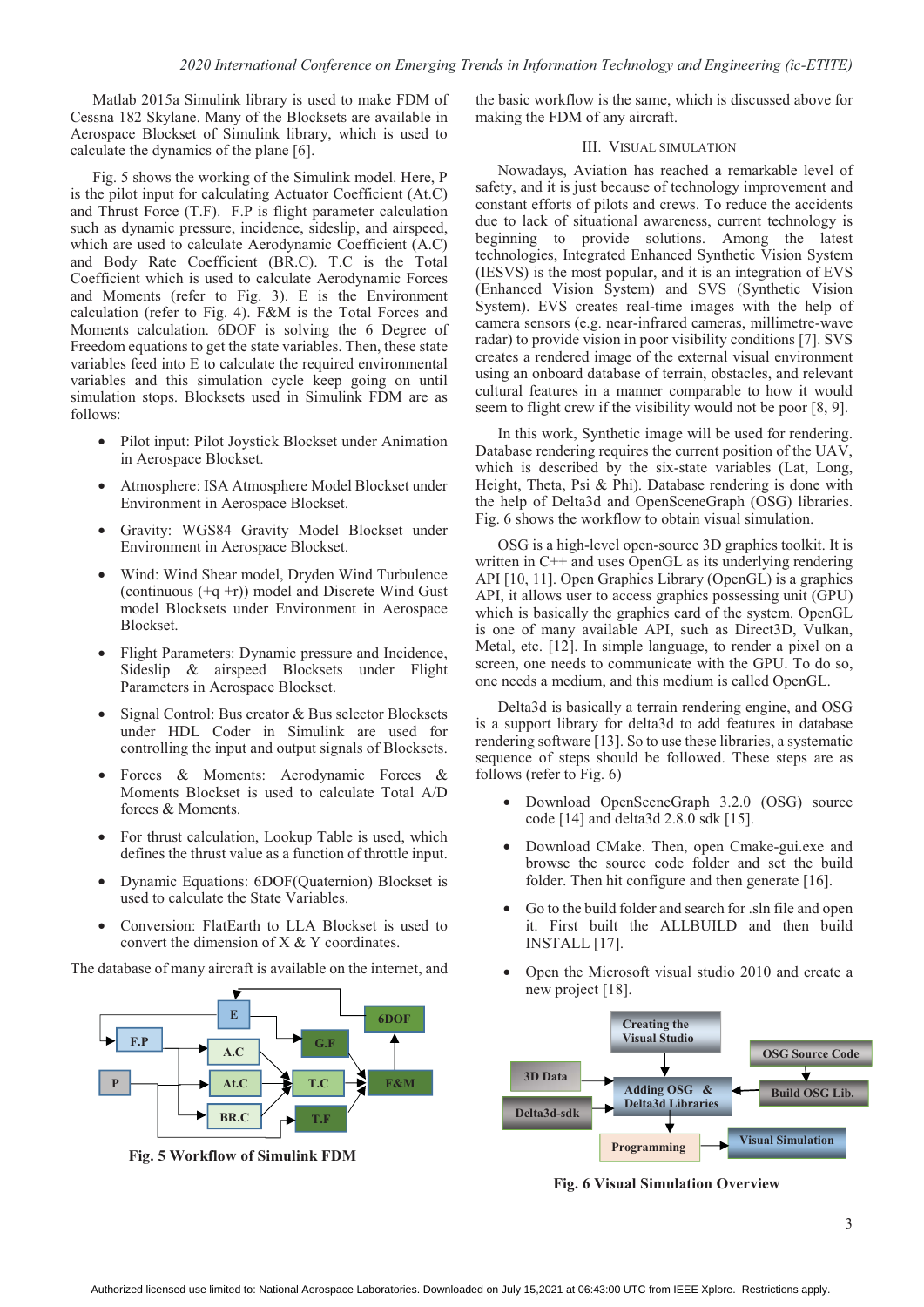- Link the include folder of OSG Built and delta3d sdk under Additional Include Directories in the project properties.
- Link the lib folder of OSG Built and delta3d under Additional Library Directories in the project properties.
- Add Additional Dependencies in Input, which are the name of the libraries called during debugging.

Steps for loading 3d data with the help of libraries which are discussed above for visual simulation are as follows

- osgDB::readNodeFile is the function that handles the loading of the 3d data with the help of the plugin.
- The above function returns a pointer to a top node of the model's scene graph.
- Write a program to create the root of the scene graph by creating a group object and then add the loaded 3d data as a child to that group.
- Write the program to create nodes for the elements such as light source, textures, objects, effects, rain, etc. and then add them to the root.
- Write the program to create the viewer which is responsible for displaying the scene graph and associate it to a scene graph.
- Write the programming for rendering loop which will draw a new frame on the screen.

# IV. SET-UP

A flight simulator is exactly what it sounds like, it is a software built to simulate the real experience of flying an aircraft by using a joystick [1]. The flight simulator is divided into two main parts, as shown in Fig. 7.

## *A. Interface*

The interface between the FDM Model of Simulink and Visual Simulation is done by UDP socket communication (refer Fig. 9). Although the interface is wireless in real life but this is a laboratory setup, as both FDM and visual simulation are running in the same system which can be conveniently connected to each other through UDP socket communication and this interface can easily be replaced by the wireless interface with the help of transmitter and receiver [19]. User Datagram Protocol (UDP) is a communication protocol that facilitates the exchange of messages between computing devices in a network [20]. The reason for choosing UDP is, it is faster as compared to TCP and there is no error checking for packets.



**Fig. 7 Major parts of Flight Simulator** 

Steps for developing the Interface are:

- Put the starting position as Lat, Long and Height during conversion in FlatEarth to LLA Blockset (see Fig. 8).
- Send the Navigational data (Lat, Long, Height, Theta, Psi & Phi) to a particular IP address and IP port with the help of UDP Send Blockset (see Fig. 8).
- UDP send Simulink blockset byte order is Little Endian [21].
- This sending data is in World Geodetic System (WGS) coordinate system, and the 3D data is created by using North East Up (NEU) coordinates. So, write C++ programming for conversion.
- Conversion from a geodetic coordinate system to the ENU coordinate system is divided into two parts [22].
- First, convert geodetic coordinates (latitude  $\varphi$ , longitude  $\lambda$ , height  $h$ ) to ECEF coordinates from the following formulae.

$$
X = (N(\phi) + h)cos\phi cos\lambda \tag{14}
$$

$$
Y = (N(\phi) + h)cos\phi sin\lambda \tag{15}
$$

$$
Z = \left(\frac{b^2}{a^2}N(\phi) + h\right)\sin\phi\tag{16}
$$

(17)

Where,  $) = \frac{a^2}{\sqrt{a^2 \cos^2 \phi + b^2 \sin^2 \phi}}$ 

- Where a and b are the equatorial radius and the polar radius. The normal  $N(\phi)$  is the distance between the surface and the Z-axis along the ellipsoid normal.
- Second, ECEF coordinates to ENU coordinates. To transform from the ECEF coordinate system to ENU coordinate system, a reference point is taken so that if the database is located at  $\{X_r, Y_r, Z_r\}$  and the runway at  $\{X_p, Y_p, Z_p\}$  then the vector pointing towards the runway from the database in the ENU coordinate frame is

$$
\begin{bmatrix} x \ y \ z \end{bmatrix} = \begin{bmatrix} -\sin\lambda_r & \cos\lambda_r & 0 \\ -\sin\phi_r \cos\lambda_r & -\sin\phi_r \sin\lambda_r & \cos\phi_r \\ \cos\phi_r \cos\lambda_r & \cos\phi_r \sin\lambda_r & \sin\phi_r \end{bmatrix} \begin{bmatrix} X_p - X_r \\ Y_p - Y_r \\ Z_p - Z_r \end{bmatrix}
$$
(18)

- Write the UDP receive socket programming in  $C++$ to receive the Navigational data from the Simulink model (see Fig. 9) and convert the little-endian byte order.
- Create a thread to receive the data continuously. Update the camera position or frame according to the navigational data, OpenGL is recommended.



**Fig. 8 Simulink side Interface**